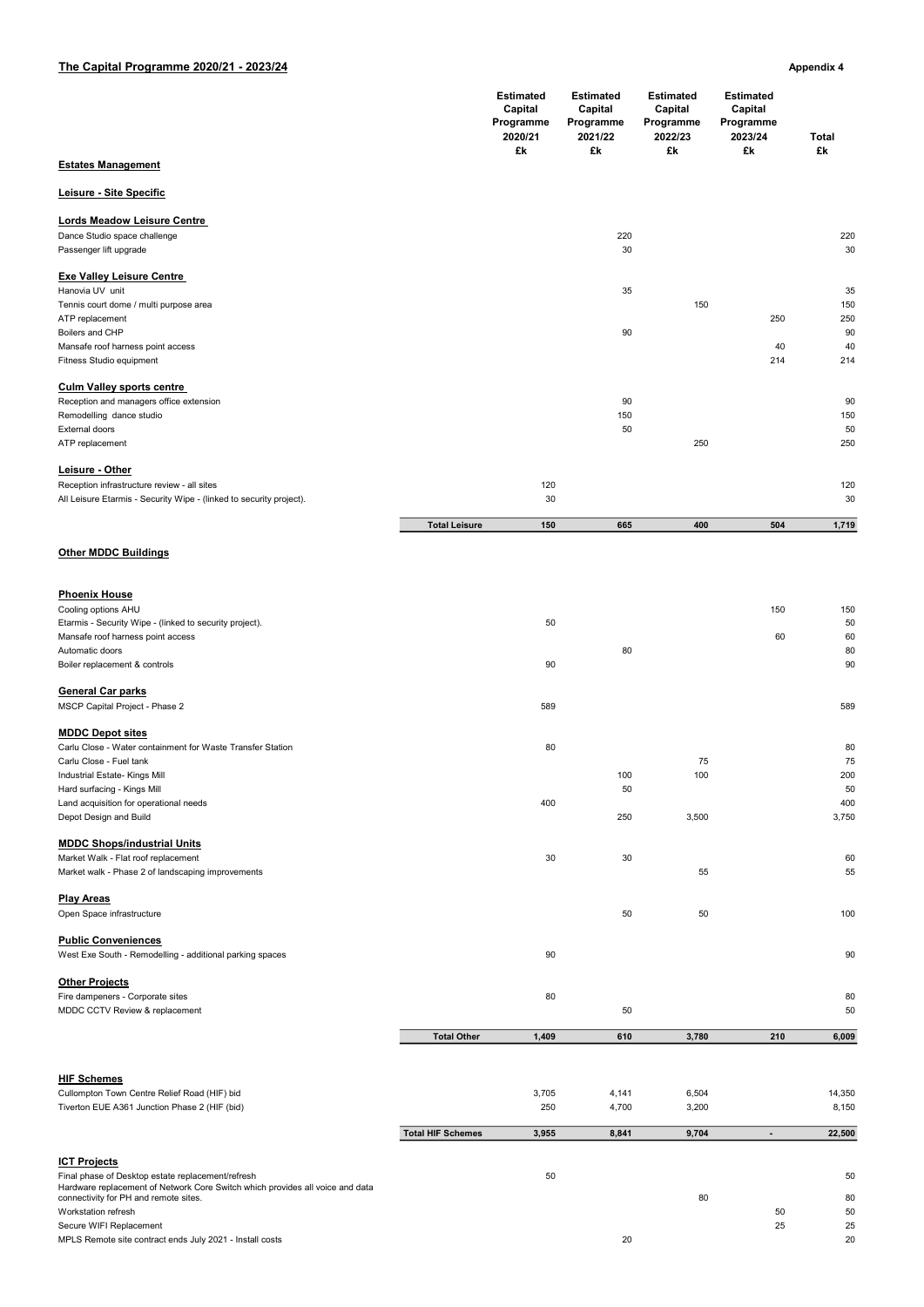### **Other ICT Service related projects**

| Replacement Access Database - Property Services                      |                          |        | 100    |        |        | 100     |
|----------------------------------------------------------------------|--------------------------|--------|--------|--------|--------|---------|
|                                                                      | <b>Total ICT</b>         | 50     | 120    | 80     | 75     | 325     |
| <b>Private Sector Housing Grants</b>                                 |                          |        |        |        |        |         |
| Disabled Facilities Grants-P/Sector                                  |                          | 572    | 577    | 581    | 586    | 2,316   |
| Wessex Reinvestment Trust Grants Scheme                              |                          | 75     |        |        |        | 75      |
|                                                                      |                          |        |        |        |        |         |
|                                                                      | <b>Total PSH Grants</b>  | 647    | 577    | 581    | 586    | 2,391   |
|                                                                      |                          |        |        |        |        |         |
|                                                                      | <b>TOTAL GF PROJECTS</b> | 6,211  | 10,813 | 14,545 | 1,375  | 32,944  |
| <b>Other General Fund Development Projects</b>                       |                          |        |        |        |        |         |
| Other projected 3 Rivers Borrowing                                   |                          | 10,889 | 19,709 | 21,335 | 25,500 | 77,433  |
| 3 Rivers Scheme - Riverside Development (rear of Town Hall) Tiverton |                          | 2,746  | 177    |        |        | 2,923   |
| 3 Rivers scheme - Knowle Lane, Cullompton                            |                          | 7,192  | 3,598  |        |        | 10,790  |
| Waddeton Park, Post Hill, Tiverton                                   |                          | 3,605  | 4,895  | 3,605  | 220    | 12,325  |
| <b>TOTAL GF OTHER DEVELOPMENT PROJECTS</b>                           |                          | 24,432 | 28,379 | 24,940 | 25,720 | 103,471 |

| <b>GRAND TOTAL GF PROJECTS</b> | 30.643 | 39.192 | 39.485 | 27,095 | 136.415 |
|--------------------------------|--------|--------|--------|--------|---------|